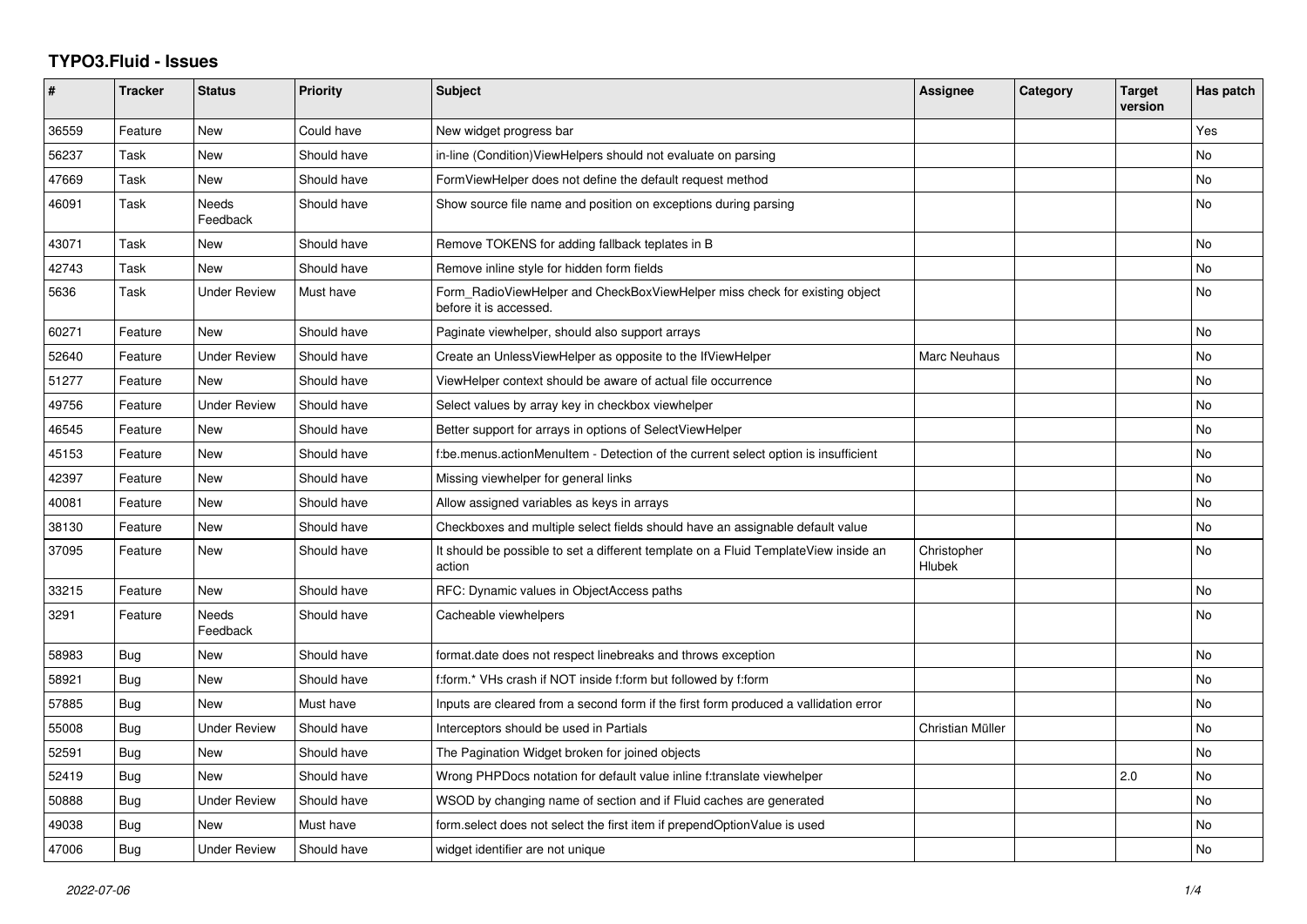| #     | <b>Tracker</b> | <b>Status</b>       | <b>Priority</b> | <b>Subject</b>                                                                                              | Assignee               | Category | <b>Target</b><br>version | Has patch     |
|-------|----------------|---------------------|-----------------|-------------------------------------------------------------------------------------------------------------|------------------------|----------|--------------------------|---------------|
| 28554 | Bug            | New                 | Should have     | (v4) implement feature flag to disable caching                                                              |                        |          |                          | <b>No</b>     |
| 28553 | Bug            | New                 | Should have     | improve XHProf test setup                                                                                   |                        |          |                          | No            |
| 28552 | Bug            | New                 | Should have     | (v5) write ViewHelper test for compiled run; adjust functional test to do two passes<br>(uncached & cached) |                        |          |                          | No            |
| 28551 | Bug            | Accepted            | Should have     | (v4) backport VHTest                                                                                        | Sebastian<br>Kurfuerst |          |                          | <b>No</b>     |
| 28550 | Bug            | New                 | Should have     | (v4) make widgets cacheable, i.e. not implement childnodeaccess interface                                   |                        |          |                          | No            |
| 28549 | Bug            | New                 | Should have     | make widgets cacheable, i.e. not implement childnodeaccess interface                                        |                        |          |                          | No            |
| 48355 | Feature        | New                 | Could have      | Assign output of viewhelper to template variable for further processing.                                    |                        |          |                          |               |
| 45345 | Feature        | Needs<br>Feedback   | Should have     | Easy to use comments for fluid that won't show in output                                                    |                        |          |                          |               |
| 9514  | Feature        | New                 | Should have     | Support explicit Array Arguments for ViewHelpers                                                            |                        |          |                          |               |
| 9005  | Feature        | Accepted            | Could have      | Fluid Template Analyzer (FTA)                                                                               | Sebastian<br>Kurfuerst |          |                          |               |
| 52536 | Bug            | <b>Under Review</b> | Should have     | Errorclass not set if no property-attribute set                                                             |                        |          |                          |               |
| 13045 | Bug            | New                 | Should have     | Entity decode of strings are different between if-conditions and output of variable                         |                        |          |                          |               |
| 32035 | Task           | <b>New</b>          | Should have     | Improve fluid error messages                                                                                |                        | Core     |                          | Yes           |
| 7608  | Feature        | New                 | Could have      | Configurable shorthand/object accessor delimiters                                                           |                        | Core     |                          | Yes           |
| 51239 | Bug            | <b>Under Review</b> | Must have       | AbstractViewHelper use incorrect method signature for "\$this->systemLogger->log()"                         | Adrian Föder           | Core     |                          | Yes           |
| 62346 | Feature        | <b>New</b>          | Could have      | f:comment should have high precende                                                                         |                        | Core     | 3.x                      | <b>No</b>     |
| 46257 | Feature        | <b>Under Review</b> | Should have     | Add escape sequence support for Fluid                                                                       |                        | Core     |                          | No            |
| 33394 | Feature        | Needs<br>Feedback   | Should have     | Logical expression parser for BooleanNode                                                                   | <b>Tobias Liebig</b>   | Core     |                          | <b>No</b>     |
| 30555 | Feature        | New                 | Could have      | Make TagBuilder more extensible                                                                             |                        | Core     |                          | <b>No</b>     |
| 10472 | Feature        | <b>New</b>          | Could have      | Fluid Standalone distribution                                                                               |                        | Core     |                          | No            |
| 39990 | Bug            | New                 | Should have     | Same form twice in one template: hidden fields for empty values are only rendered<br>once                   |                        | Core     |                          | No            |
| 33551 | <b>Bug</b>     | <b>New</b>          | Must have       | View helper values break out of a partial scope                                                             | Sebastian<br>Kurfuerst | Core     |                          | <b>No</b>     |
| 27607 | <b>Bug</b>     | New                 | Must have       | Make Fluid comparisons work when first element is STRING, second is NULL.                                   |                        | Core     |                          | $\mathsf{No}$ |
| 12863 | Bug            | New                 | Should have     | Attributes of a viewhelper can't contain a '-'                                                              | Sebastian<br>Kurfuerst | Core     |                          | No            |
| 3481  | <b>Bug</b>     | New                 | Should have     | Use ViewHelperVariableContainer in PostParseFacet                                                           |                        | Core     |                          | No            |
| 4704  | Feature        | New                 | Should have     | Improve parsing exception messages                                                                          |                        | Core     |                          |               |
| 1907  | Feature        | New                 | Could have      | Default values for view helpers based on context                                                            |                        | Core     |                          |               |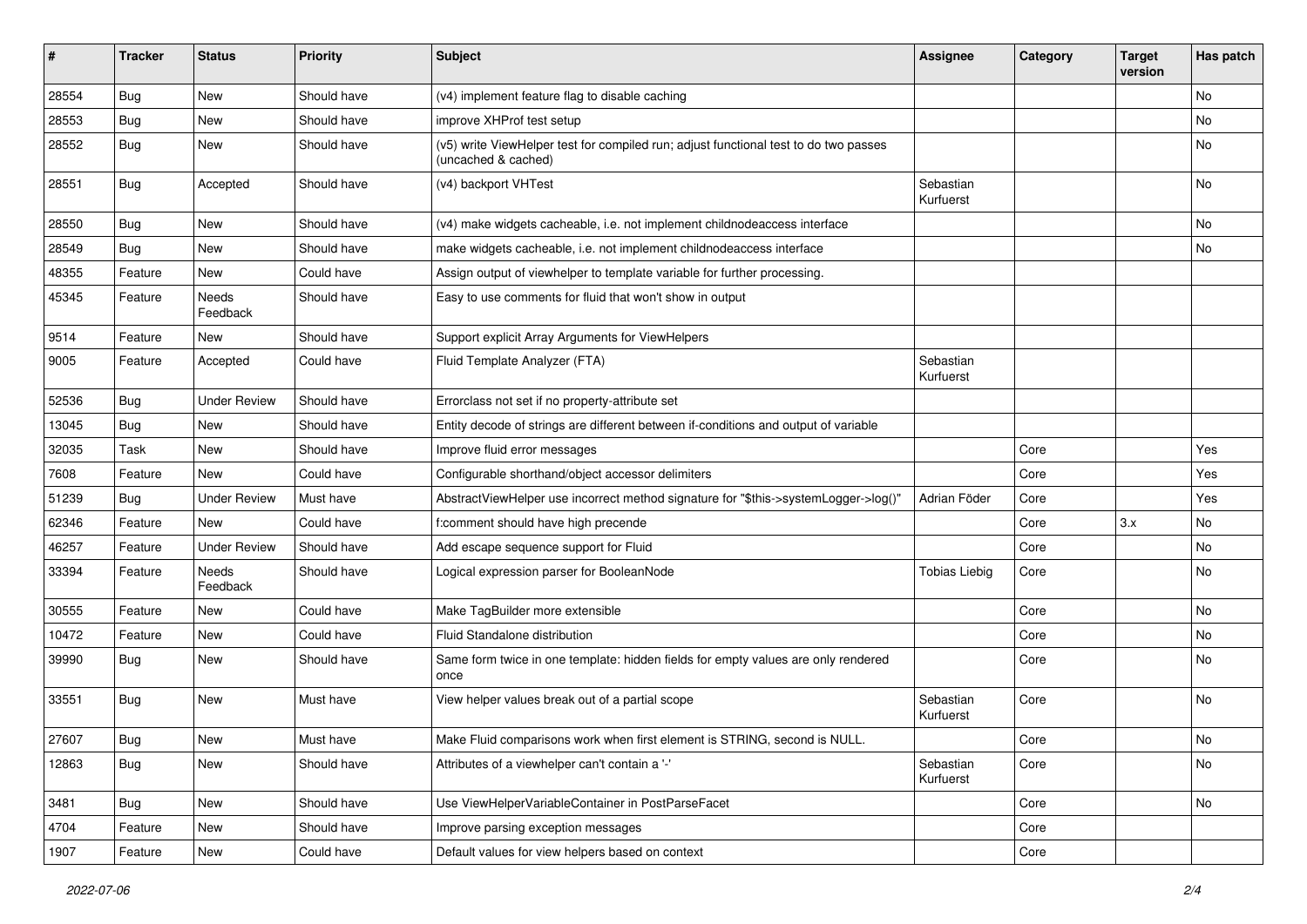| #     | <b>Tracker</b> | <b>Status</b>       | <b>Priority</b>      | Subject                                                                                                | <b>Assignee</b>             | Category    | <b>Target</b><br>version | Has patch     |
|-------|----------------|---------------------|----------------------|--------------------------------------------------------------------------------------------------------|-----------------------------|-------------|--------------------------|---------------|
| 45394 | Task           | New                 | Should have          | Forwardport Unit test for standalone view                                                              |                             | View        |                          | <b>No</b>     |
| 43072 | Task           | New                 | Should have          | Remove TOKENS for adding templates fallback in Backporter                                              |                             | View        |                          | No            |
| 60181 | Feature        | New                 | Could have           | Caching mechanism for Fluid Views/Templates                                                            |                             | View        |                          | No            |
| 8989  | Feature        | Needs<br>Feedback   | Could have           | Search path for fluid template files                                                                   |                             | View        |                          | No            |
| 46289 | Bug            | Needs<br>Feedback   | Should have          | Enable Escaping Interceptor in XML request format                                                      |                             | View        | 2.0.1                    | No            |
| 38369 | <b>Bug</b>     | New                 | Must have            | Resource ViewHelpers should not fall back to request package                                           |                             | View        |                          | No            |
| 60856 | Bug            | New                 | Must have            | Target attribute not supported by the form viewhelper                                                  |                             | ViewHelpers |                          | Yes           |
| 58862 | Bug            | Needs<br>Feedback   | Should have          | FormViewHelper doesn't accept NULL as value for \$arguments                                            | <b>Bastian</b><br>Waidelich | ViewHelpers |                          | Yes           |
| 30937 | Bug            | New                 | Should have          | CropViewHelper stringToTruncate can't be supplied so it can't be easily extended                       |                             | ViewHelpers |                          | Yes           |
| 54195 | Task           | New                 | Should have          | Rename and move FormViewHelper's errorClass value, currently 'f3-form-error'                           | Adrian Föder                | ViewHelpers |                          | No            |
| 34309 | Task           | New                 | Could have           | Unknown ViewHelpers cause exception - should be handled more graceful                                  |                             | ViewHelpers |                          | No            |
| 26664 | Task           | New                 | Won't have this time | Clean up Form ViewHelpers                                                                              |                             | ViewHelpers |                          | No            |
| 26658 | Task           | New                 | Won't have this time | Make Form ViewHelpers consistent                                                                       |                             | ViewHelpers |                          | No            |
| 10911 | Task           | New                 | Should have          | Tx_Fluid_ViewHelpers_Form_AbstractFormViewHelper->renderHiddenIdentityField<br>should be more reliable |                             | ViewHelpers |                          | No            |
| 8491  | Task           | Needs<br>Feedback   | Should have          | link.action and uri.action differ in absolute argument                                                 | Karsten<br>Dambekalns       | ViewHelpers |                          | No            |
| 60003 | Feature        | New                 | Should have          | Add required-Attribute to f:form.password                                                              |                             | ViewHelpers |                          | No            |
| 51100 | Feature        | New                 | Must have            | Links with absolute URI should have the option of URI Scheme                                           |                             | ViewHelpers |                          | No            |
| 43346 | Feature        | Under Review        | Should have          | Allow property mapping configuration via template                                                      | Karsten<br>Dambekalns       | ViewHelpers | 2.1                      | No            |
| 39936 | Feature        | New                 | Should have          | registerTagAttribute should handle default values                                                      |                             | ViewHelpers |                          | No            |
| 36410 | Feature        | New                 | Should have          | Allow templates to send arguments back to layout                                                       |                             | ViewHelpers |                          | No            |
| 5933  | Feature        | Accepted            | Should have          | Optional section rendering                                                                             | Sebastian<br>Kurfuerst      | ViewHelpers |                          | No            |
| 3725  | Feature        | New                 | Could have           | <b>CSS Engine</b>                                                                                      | Christian Müller            | ViewHelpers |                          | No            |
| 65424 | <b>Bug</b>     | <b>Under Review</b> | Should have          | SelectViewHelper must respect option(Value Label)Field for arrays                                      |                             | ViewHelpers |                          | $\mathsf{No}$ |
| 59057 | Bug            | <b>Under Review</b> | Must have            | Hidden empty value fields shoud be disabled when related field is disabled                             | Bastian<br>Waidelich        | ViewHelpers |                          | No            |
| 54284 | Bug            | New                 | Should have          | Default Option for Switch/Case VH                                                                      |                             | ViewHelpers |                          | No            |
| 49600 | Bug            | New                 | Should have          | f:form tag shown as a HTML on frontend                                                                 |                             | ViewHelpers |                          | No            |
| 44234 | <b>Bug</b>     | <b>Under Review</b> | Should have          | selectViewHelper's sorting does not respect locale collation                                           |                             | ViewHelpers | 2.1                      | No            |